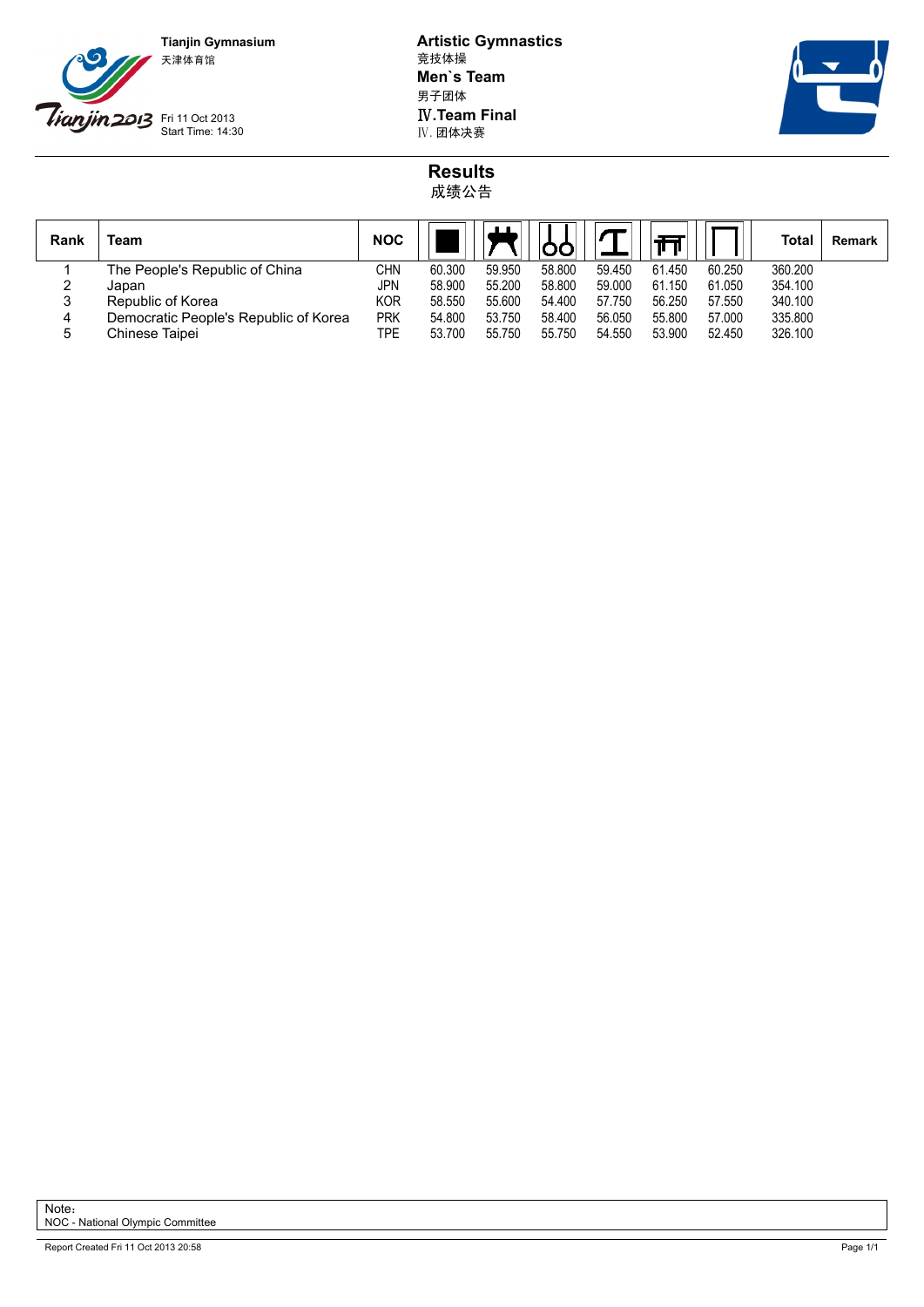

**Tianjin Gymnasium Artistic Gymnastics Men`s All Around** 男子全能 **I .Qualification**<br>I . 资格赛



**Results** 成绩公告

| Rank | <b>Bib</b> | <b>Name</b>              | <b>NOC</b> |        |        | <b>OO</b> |        | 帀      |        | <b>Total</b> | Remark |
|------|------------|--------------------------|------------|--------|--------|-----------|--------|--------|--------|--------------|--------|
| 1    | 003        | <b>RONGBING LIU</b>      | CHN        | 15.000 | 15.050 | 14.350    | 14.850 | 15.700 | 15.700 | 90.650       |        |
| 2    | 006        | <b>SHUDI DENG</b>        | <b>CHN</b> | 15.150 | 14.450 | 14.800    | 15.050 | 15.450 | 15.450 | 90.350       |        |
| 3    | 004        | <b>YUGUO HUANG</b>       | CHN        | 14.900 | 15.400 | 14.650    | 14.900 | 15.100 | 14.450 | 89.400       |        |
| 4    | 018        | <b>SHOGO NONOMURA</b>    | <b>JPN</b> | 13.800 | 14.650 | 14.700    | 14.650 | 15.250 | 15.150 | 88.200       |        |
| 5    | 020        | KENYA KOBAYASHI          | <b>JPN</b> | 14.450 | 13.850 | 14.750    | 14.350 | 15.100 | 14.800 | 87.300       |        |
| 6    | 016        | YUSUKE TANAKA            | <b>JPN</b> | 14.850 | 12.700 | 14.500    | 13.200 | 15.500 | 15.750 | 86.500       |        |
| 7    | 022        | <b>SOOMYUN KIM</b>       | <b>KOR</b> | 14.900 | 13.850 | 13.600    | 13.600 | 14.150 | 14.650 | 84.750       |        |
| 8    | 021        | <b>DONG HYEN SHIN</b>    | <b>KOR</b> | 14.250 | 15.050 | 13.550    | 14.850 | 13.800 | 13.050 | 84.550       |        |
| 9    | 024        | <b>JINSEONG YUN</b>      | <b>KOR</b> | 14.050 | 13.300 | 13.700    | 14.300 | 14.400 | 14.550 | 84.300       |        |
| 10   | 025        | <b>EOJIN PARK</b>        | <b>KOR</b> | 14.900 | 13.100 | 13.550    | 14.250 | 13.900 | 14.200 | 83.900       |        |
| 11   | 012        | <b>WON CHOL RA</b>       | <b>PRK</b> | 13.100 | 14.100 | 14.400    | 13.950 | 13.450 | 14.400 | 83.400       |        |
| 12   | 032        | CHIH YU CHEN             | <b>TPE</b> | 13.750 | 12.900 | 15.550    | 14.000 | 13.600 | 12.850 | 82.650       |        |
| 13   | 026        | SEUNGDAE RYU             | <b>KOR</b> | 14.500 | 13.400 | 12.950    | 14.350 | 12.750 | 14.150 | 82.100       |        |
| 14   | 030        | PING CHIEN HSU           | <b>TPE</b> | 13.150 | 15.000 | 13.700    | 13.850 | 12.750 | 13.150 | 81.600       |        |
| 15   | 011        | <b>KWANG CHUN KIM</b>    | <b>PRK</b> | 13.600 | 12.900 | 13.150    | 13.450 | 13.200 | 14.800 | 81.100       |        |
| 16   | 034        | <b>MAO HUA CHIU</b>      | <b>TPE</b> | 13.450 | 14.050 | 12.750    | 13.500 | 14.000 | 12.200 | 79.950       |        |
| 17   | 010        | CHOL JIN RI              | <b>PRK</b> | 13.000 | 13.550 | 13.900    | 13.700 | 11.950 | 13.650 | 79.750       |        |
| 18   | 033        | <b>WEI HSIANG CHIEN</b>  | <b>TPE</b> | 13.350 | 12.700 | 13.000    | 13.200 | 13.050 | 13.850 | 79.150       |        |
| 19   | 029        | WEI MING LIN             | <b>TPE</b> | 13.000 | 13.800 | 13.500    | 12.450 | 13.250 | 12.600 | 78.600       |        |
| 20   | 015        | <b>YUSUKE SAITO</b>      | <b>JPN</b> |        | 13.850 | 14.550    | 15.250 | 15.300 | 15.350 | 74.300       |        |
| 21   | 005        | LIANSHEN JI              | <b>CHN</b> | 14.250 | 14.850 |           | 14.100 | 15.050 | 13.400 | 71.650       |        |
| 22   | 019        | YASUHIRO OKAMURA         | <b>JPN</b> | 14.550 | 12.850 | 14.800    |        | 14.600 | 13.750 | 70.550       |        |
| 23   | 009        | <b>KYONG HAK KIM</b>     | <b>PRK</b> | 13.500 | 12.550 |           | 14.050 | 13.600 | 14.150 | 67.850       |        |
| 24   | 002        | YANG ZHANG               | <b>CHN</b> |        | 14.650 | 14.750    |        | 15.200 | 14.650 | 59.250       |        |
| 25   | 008        | <b>SE GWANG RI</b>       | <b>PRK</b> | 14.600 | 13.200 | 15.050    | 14.350 |        |        | 57.200       |        |
| 26   | 027        | ARIUNBULAG MUNKHTSOG     | <b>MGL</b> | 13.100 | 12.200 |           | 13.000 | 11.400 |        | 49.700       |        |
| 27   | 001        | <b>XI HUANG</b>          | <b>CHN</b> | 15.250 |        | 14.600    | 14.650 |        |        | 44.500       |        |
| 28   | 007        | <b>JIN HYOK KIM</b>      | <b>PRK</b> |        |        | 15.050    |        | 15.550 | 13.500 | 44.100       |        |
| 29   | 017        | TATSUKI NAKASHIMA        | <b>JPN</b> | 15.050 |        |           | 14.750 |        |        | 29.800       |        |
| 30   | 014        | <b>KIU CHUNG NG</b>      | <b>HKG</b> |        |        | 14.300    | 12.000 |        |        | 26.300       |        |
| 31   | 028        | <b>ERDENEBOLD GANBAT</b> | <b>MGL</b> |        | 12.500 |           | 13.700 |        |        | 26.200       |        |
| 32   | 013        | WAI HUNG SHEK            | <b>HKG</b> |        |        |           | 12.200 |        |        | 12.200       |        |
|      |            |                          |            |        |        |           |        |        |        |              |        |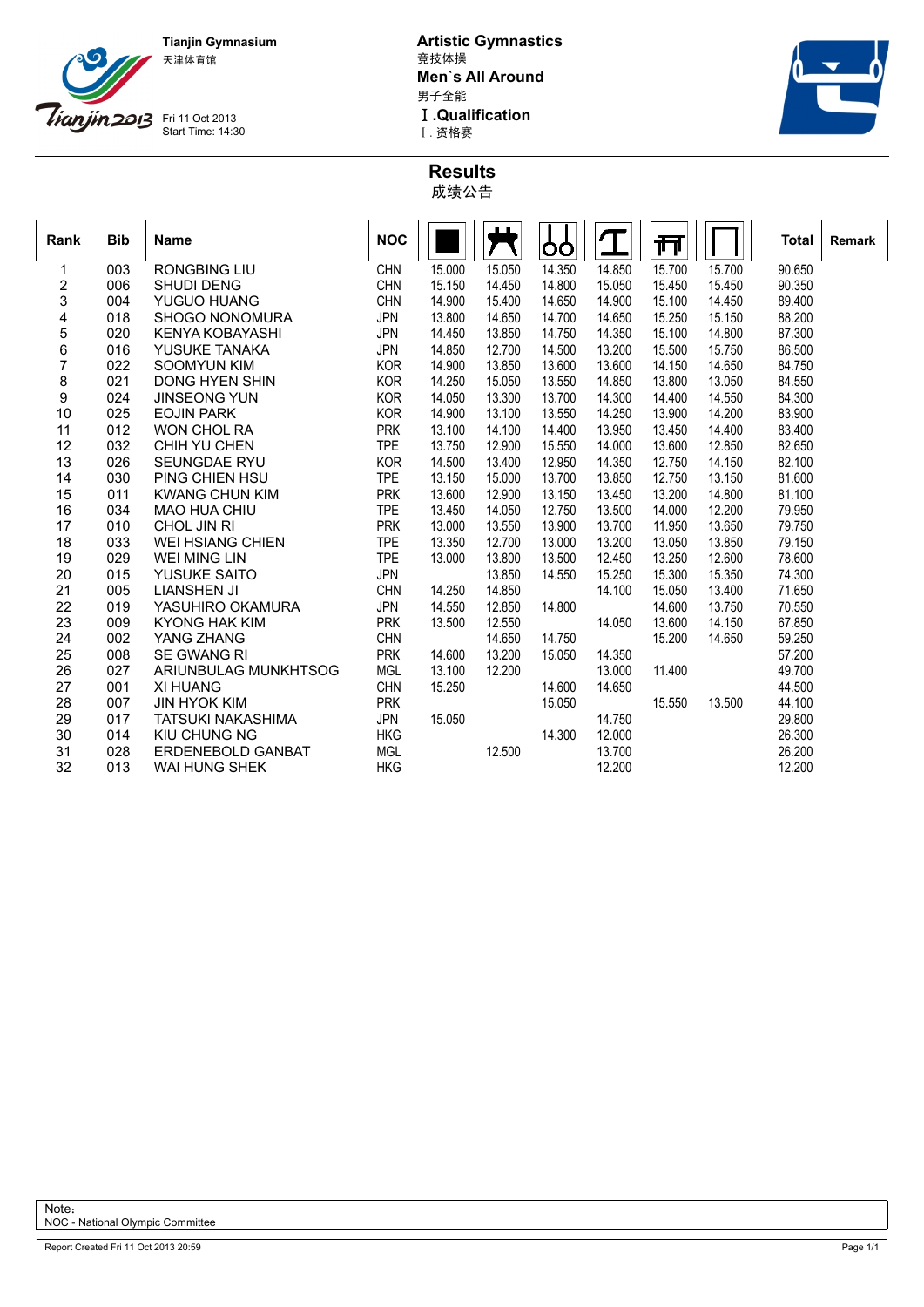

**Tianjin Gymnasium Artistic Gymnastics Women`s Team** 女子团体 **IV.Team Final**<br>Ⅳ. 团体决赛



**Results** 成绩公告

| Rank | <b>Team</b>                           | <b>NOC</b> |        |        |        |        | Total   | Remark |
|------|---------------------------------------|------------|--------|--------|--------|--------|---------|--------|
|      | The People's Republic of China        | <b>CHN</b> | 56.200 | 56.550 | 56.400 | 53.750 | 222.900 |        |
| 2    | Japan                                 | <b>JPN</b> | 54.350 | 53.450 | 53.800 | 53.550 | 215.150 |        |
| 3    | Democratic People's Republic of Korea | <b>PRK</b> | 56.550 | 55.100 | 51.650 | 51.350 | 214.650 |        |
| 4    | Chinese Taipei                        | <b>TPE</b> | 48.650 | 34.250 | 45.250 | 43.550 | 171.700 |        |
| 5    | Republic of Korea                     | <b>KOR</b> | 38.850 | 39.950 | 34.050 | 37,800 | 150.650 |        |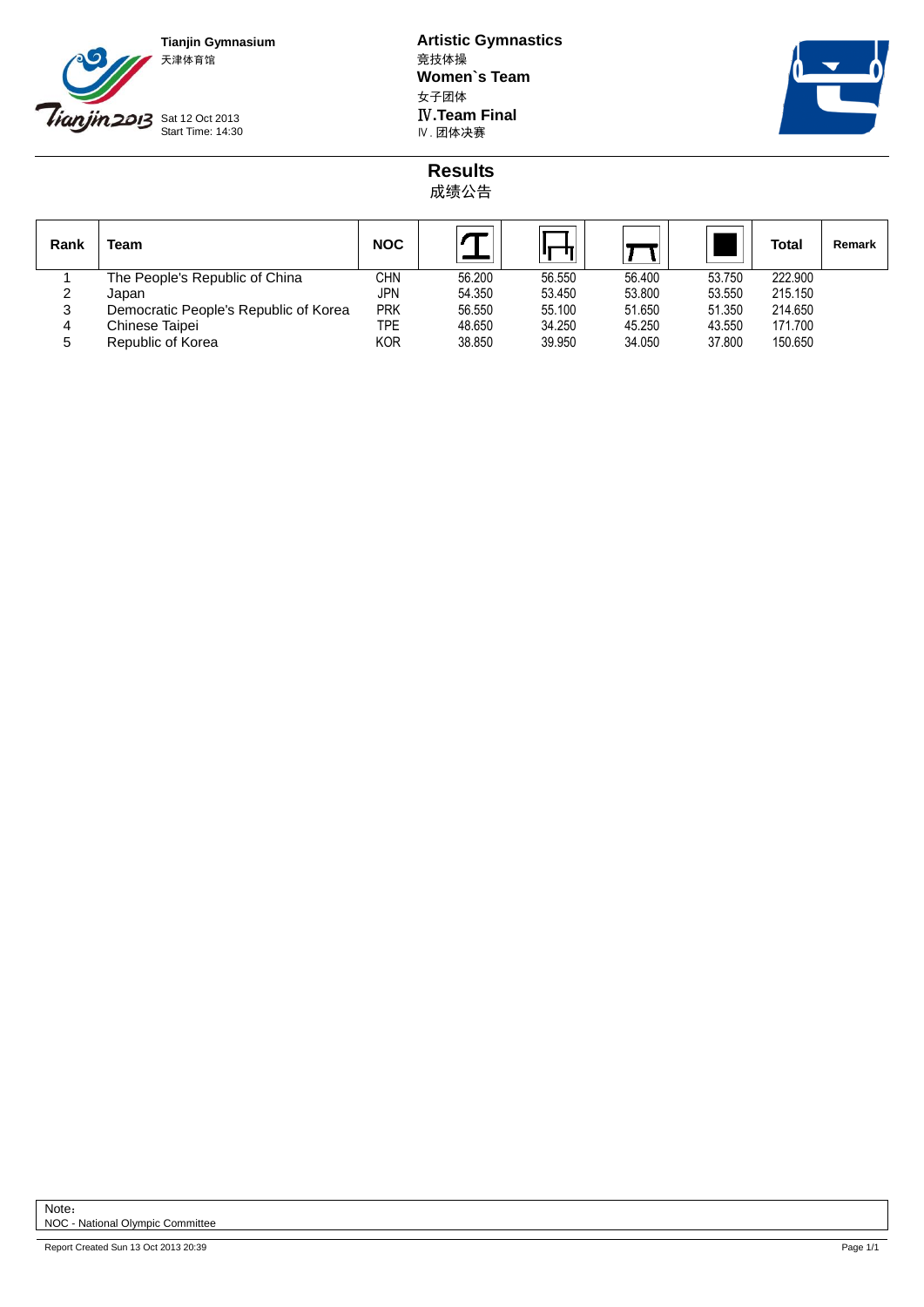

**Tianjin Gymnasium Artistic Gymnastics Women`s All Around** 女子全能 **II.All Around Final**<br>Ⅱ. 全能决赛



**Results** 成绩公告

| Rank           | <b>Bib</b> | <b>Name</b>           | <b>NOC</b> |        | Ч      |        |        | <b>Total</b> | <b>Remark</b> |
|----------------|------------|-----------------------|------------|--------|--------|--------|--------|--------------|---------------|
|                | 101        | <b>SIXIN TAN</b>      | <b>CHN</b> | 12.700 | 14.500 | 14.850 | 13.450 | 55.500       |               |
| $\overline{c}$ | 103        | YELINZI ZHANG         | <b>CHN</b> | 13.600 | 12.750 | 15.000 | 13.250 | 54.600       |               |
| $\sqrt{3}$     | 108        | UN HYANG KIM          | <b>PRK</b> | 13.650 | 13.450 | 14.600 | 12.650 | 54.350       |               |
| 4              | 116        | <b>WAKANA INOUE</b>   | <b>JPN</b> | 13.450 | 13.200 | 13.800 | 13.600 | 54.050       |               |
| 5              | 115        | CHINAMI OTAKI         | <b>JPN</b> | 13.350 | 13.500 | 13.300 | 13.350 | 53.500       |               |
| 6              | 104        | <b>WEN ZHENG</b>      | <b>CHN</b> | 13.750 | 13.200 | 13.050 | 13.100 | 53.100       |               |
| $\overline{7}$ | 125        | <b>SEONMI HEO</b>     | <b>KOR</b> | 12.750 | 14.150 | 12.600 | 13.000 | 52.500       |               |
| $\bf 8$        | 118        | SAKURA NODA           | <b>JPN</b> | 13.450 | 13.000 | 12.600 | 12.300 | 51.350       |               |
| 9              | 124        | <b>JISOO PARK</b>     | <b>KOR</b> | 13.650 | 12.850 | 10.950 | 12.850 | 50.300       |               |
| 10             | 110        | YONG MI KANG          | <b>PRK</b> | 10.950 | 13.950 | 12.100 | 12.450 | 49.450       |               |
| 11             | 120        | <b>JURAN KIM</b>      | <b>KOR</b> | 12.450 | 12.950 | 10.500 | 11.950 | 47.850       |               |
| 12             | 131        | <b>SHU YUN CHUANG</b> | <b>TPE</b> | 12.000 | 8.450  | 12.300 | 11.400 | 44.150       |               |
| 13             | 129        | <b>HSIU JU CHUANG</b> | <b>TPE</b> | 12.300 | 8.650  | 12.100 | 9.900  | 42.950       |               |
| 14             | 126        | CHIEH TING FAN        | <b>TPE</b> | 12.500 | 9.250  | 9.600  | 11.050 | 42.400       |               |
| 15             | 102        | <b>JIAXIN TAN</b>     | <b>CHN</b> | 14.900 | 14.850 |        | 12.250 | 42.000       |               |
| 16             | 111        | UN JONG HONG          | <b>PRK</b> | 15.500 |        | 12.800 | 13.050 | 41.350       |               |
| 17             | 130        | JHIH HAN WU           | <b>TPE</b> | 11.850 | 7.900  | 10.200 | 11.200 | 41.150       |               |
| 18             | 114        | SAKURA YUMOTO         | <b>JPN</b> | 13.850 |        | 13.350 | 13.600 | 40.800       |               |
| 19             | 112        | UN HA RI              | <b>PRK</b> | 14.950 |        | 12.150 | 13.000 | 40.100       |               |
| 20             | 117        | YASUHA MATSUMURA      | <b>JPN</b> | 13.600 | 13.000 |        | 13.000 | 39.600       |               |
| 21             | 107        | PHYONG SON JI         | <b>PRK</b> | 12.450 | 13.700 | 10.250 |        | 36.400       |               |
| 22             | 106        | TONG JIANG            | <b>CHN</b> | 13.950 |        |        | 13.950 | 27.900       |               |
| 23             | 105        | <b>LIUFANG WU</b>     | <b>CHN</b> |        | 14.000 | 13.500 |        | 27.500       |               |
| 24             | 119        | YUKO SHINTAKE         | <b>JPN</b> |        | 13.750 | 13.350 |        | 27.100       |               |
| 25             | 109        | POM KIM               | <b>PRK</b> |        | 14.000 |        | 12.650 | 26.650       |               |
| 26             | 113        | HIU YING ANGEL WONG   | <b>HKG</b> | 13.550 |        |        |        | 13.550       |               |
| 27             | 127        | YI AN TSAI            | <b>TPE</b> | 11.500 |        |        |        | 11.500       |               |
| 28             | 128        | <b>CHIA JUNG TSAI</b> | <b>TPE</b> |        |        | 10.650 |        | 10.650       |               |

## Note: NOC - National Olympic Committee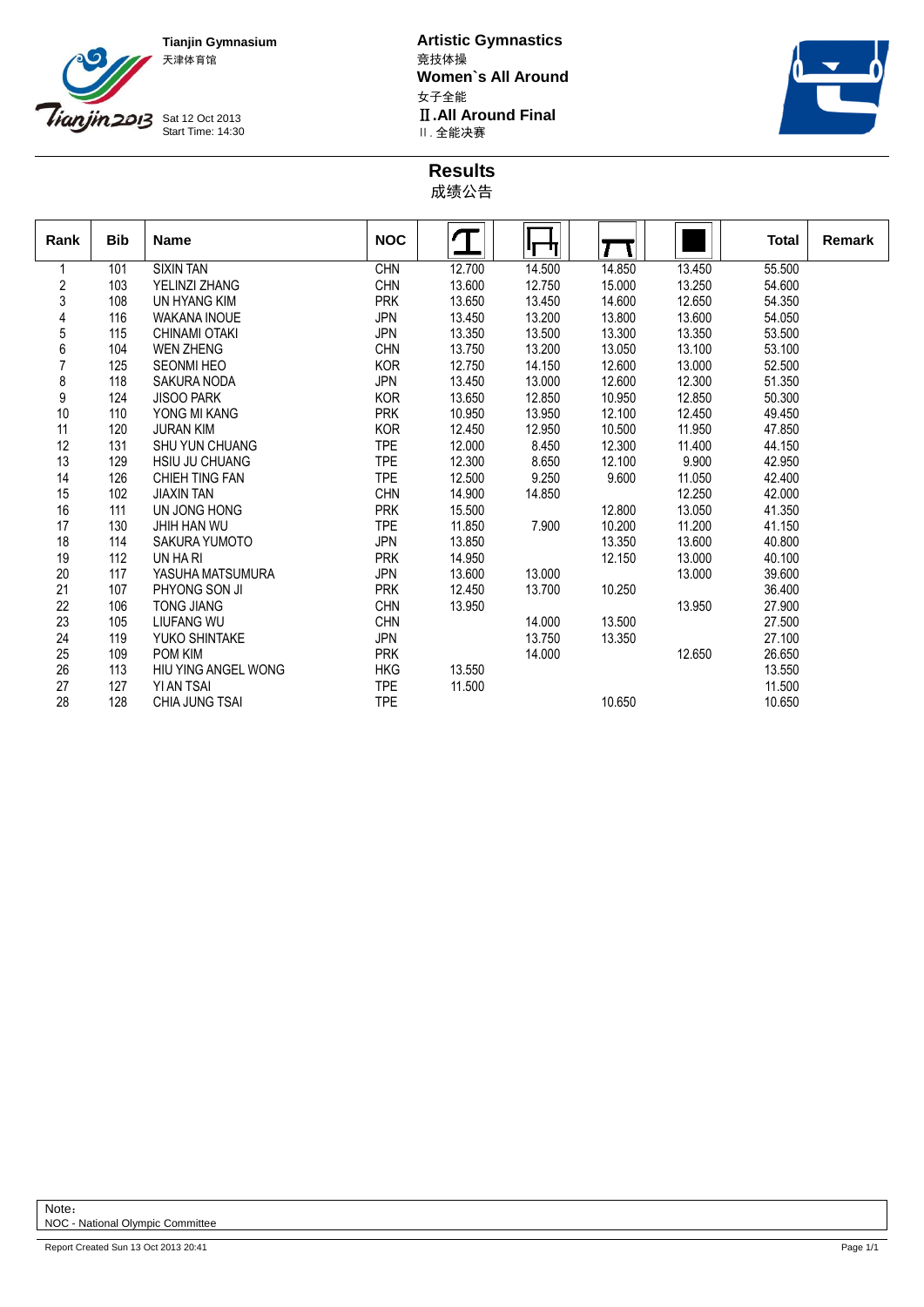

**Tianjin Gymnasium Artistic Gymnastics Men`s Floor** 男子自由体操 **III.Apparatus Final**<br>Ⅲ. 单项决赛



**Results** 成绩公告

| Rank | <b>Bib</b> | <b>Name</b>       | <b>NOC</b> | D   | Е     | Pen. |        |
|------|------------|-------------------|------------|-----|-------|------|--------|
|      | 006        | SHUDI DENG        | CHN        | 6.5 | 8.800 |      | 15.300 |
| 2    | 001        | XI HUANG          | <b>CHN</b> | 6.4 | 8.700 |      | 15.100 |
| 3    | 017        | TATSUKI NAKASHIMA | <b>JPN</b> | 6.3 | 8.600 |      | 14.900 |
| 3    | 025        | <b>EOJIN PARK</b> | <b>KOR</b> | 6.6 | 8.400 | 0.1  | 14.900 |
| 5    | 022        | SOOMYUN KIM       | <b>KOR</b> | 6.3 | 8.600 | 0.1  | 14.800 |
| 6    | 016        | YUSUKE TANAKA     | <b>JPN</b> | 5.8 | 8.000 |      | 13.800 |
|      | 032        | CHIH YU CHEN      | TPE        | 5.2 | 8.650 | 0.3  | 13.550 |
| 8    | 008        | SE GWANG RI       | <b>PRK</b> | 6.4 | 7.400 | 0.4  | 13.400 |

Note: NOC - National Olympic Committee  $D$  - Difficulty Score E - Execution Score Pen. - Penalty

Report Created Sun 13 Oct 2013 20:25 Page 1/1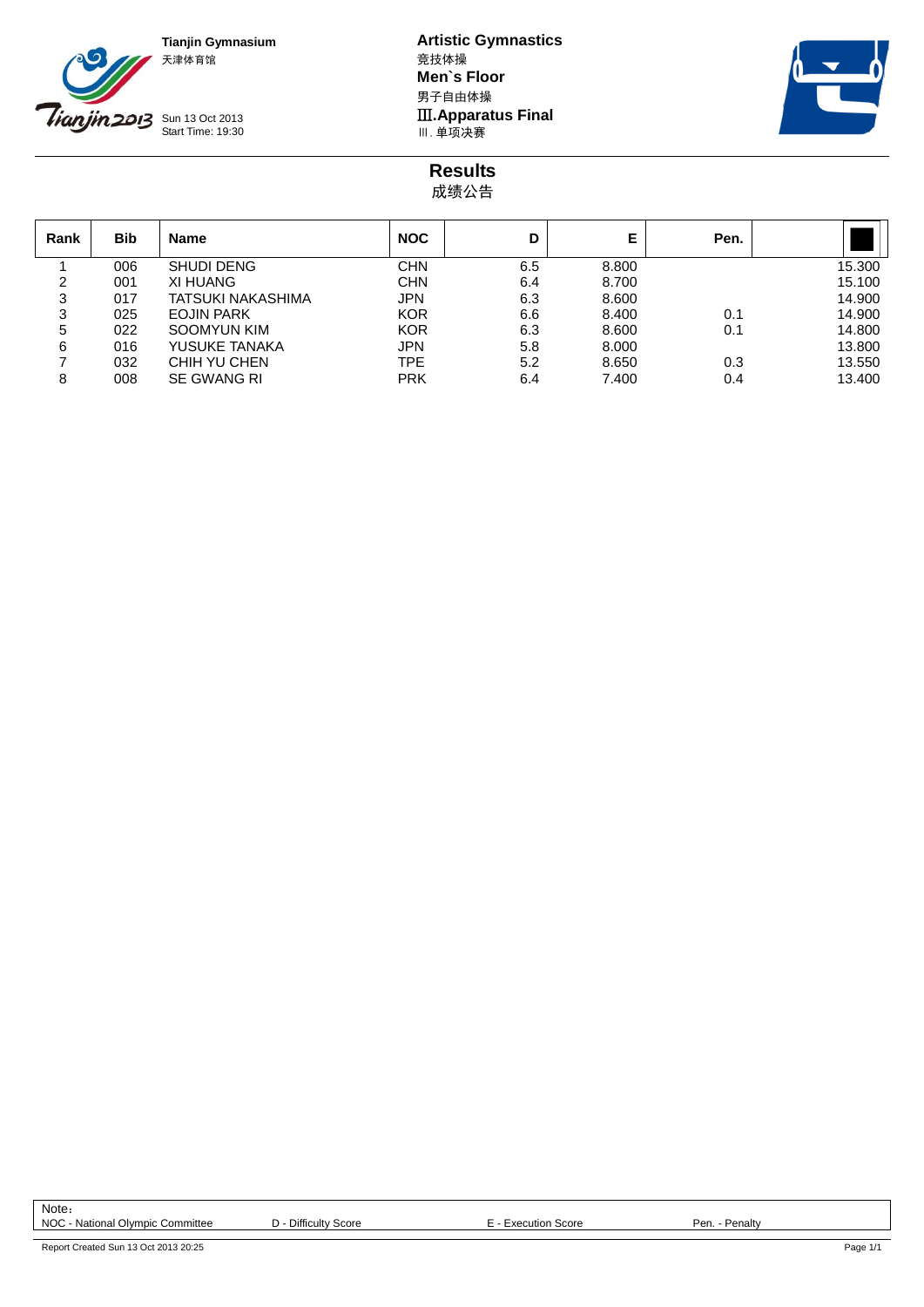

**Tianjin Gymnasium Artistic Gymnastics Men`s Pommel Horse** 男子鞍马 **III.Apparatus Final**<br>Ⅲ. 单项决赛



**Results** 成绩公告

| Rank | <b>Bib</b> | <b>Name</b>         | <b>NOC</b> | D   | E     | Pen. | . .    |
|------|------------|---------------------|------------|-----|-------|------|--------|
|      | 004        | YUGUO HUANG         | <b>CHN</b> | 6.4 | 8.800 |      | 15.200 |
| 2    | 003        | RONGBING LIU        | <b>CHN</b> | 6.3 | 8.550 |      | 14.850 |
| 3    | 021        | DONG HYEN SHIN      | <b>KOR</b> | 6.2 | 8.150 |      | 14.350 |
| 3    | 030        | PING CHIEN HSU      | <b>TPE</b> | 6.0 | 8.350 |      | 14.350 |
| 5    | 015        | YUSUKE SAITO        | <b>JPN</b> | 6.4 | 7.350 |      | 13.750 |
| 6    | 018        | SHOGO NONOMURA      | <b>JPN</b> | 6.0 | 7.550 |      | 13.550 |
|      | 034        | <b>MAO HUA CHIU</b> | TPE        | 5.3 | 7.350 |      | 12.650 |
| 8    | 012        | <b>WON CHOL RA</b>  | <b>PRK</b> | 5.7 | 6.850 |      | 12.550 |

Note: NOC - National Olympic Committee  $D$  - Difficulty Score E - Execution Score Pen. - Penalty

Report Created Sun 13 Oct 2013 21:31 Page 1/1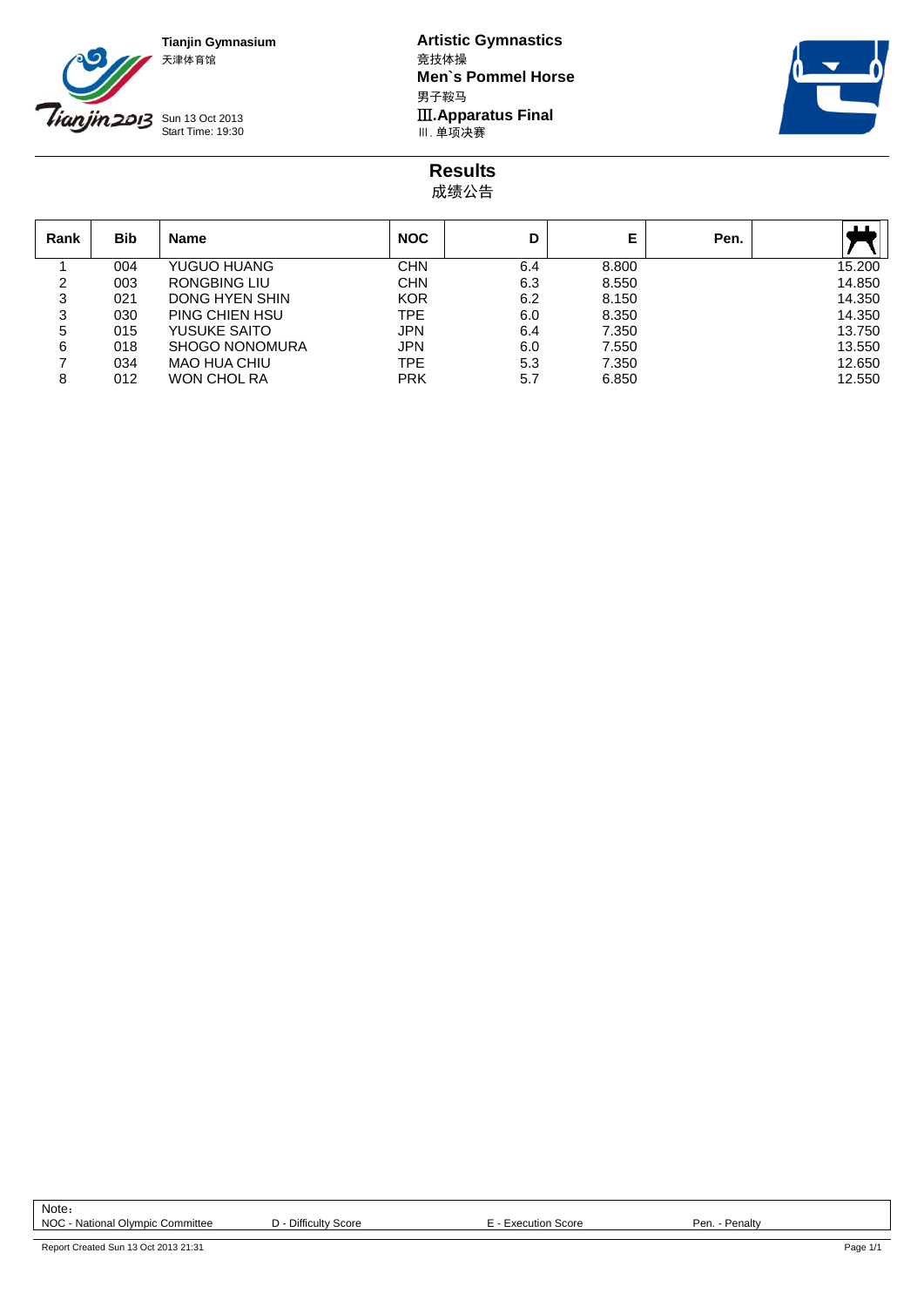

**Tianjin Gymnasium Artistic Gymnastics Men`s Rings** 男子吊环 **III. Apparatus Final**<br>Ⅲ. 单项决赛



**Results** 成绩公告

| Rank | <b>Bib</b> | <b>Name</b>         | <b>NOC</b> | D   | E     | Pen. |        |
|------|------------|---------------------|------------|-----|-------|------|--------|
|      | 032        | CHIH YU CHEN        | TPE        | 6.7 | 8.750 |      | 15.450 |
| 2    | 008        | SE GWANG RI         | <b>PRK</b> | 6.8 | 8.450 |      | 15.250 |
| 3    | 007        | <b>JIN HYOK KIM</b> | <b>PRK</b> | 6.6 | 8.550 |      | 15.150 |
| 4    | 006        | <b>SHUDI DENG</b>   | <b>CHN</b> | 6.6 | 8.450 |      | 15.050 |
| 5    | 014        | KIU CHUNG NG        | HKG        | 6.5 | 8.450 |      | 14.950 |
| 5    | 019        | YASUHIRO OKAMURA    | <b>JPN</b> | 6.5 | 8.450 |      | 14.950 |
|      | 020        | KENYA KOBAYASHI     | <b>JPN</b> | 6.4 | 8.450 |      | 14.850 |
| 8    | 002        | YANG ZHANG          | <b>CHN</b> | 6.1 | 7.400 |      | 13.500 |

Note: NOC - National Olympic Committee  $D$  - Difficulty Score E - Execution Score Pen. - Penalty

Report Created Sun 13 Oct 2013 22:41 Page 1/1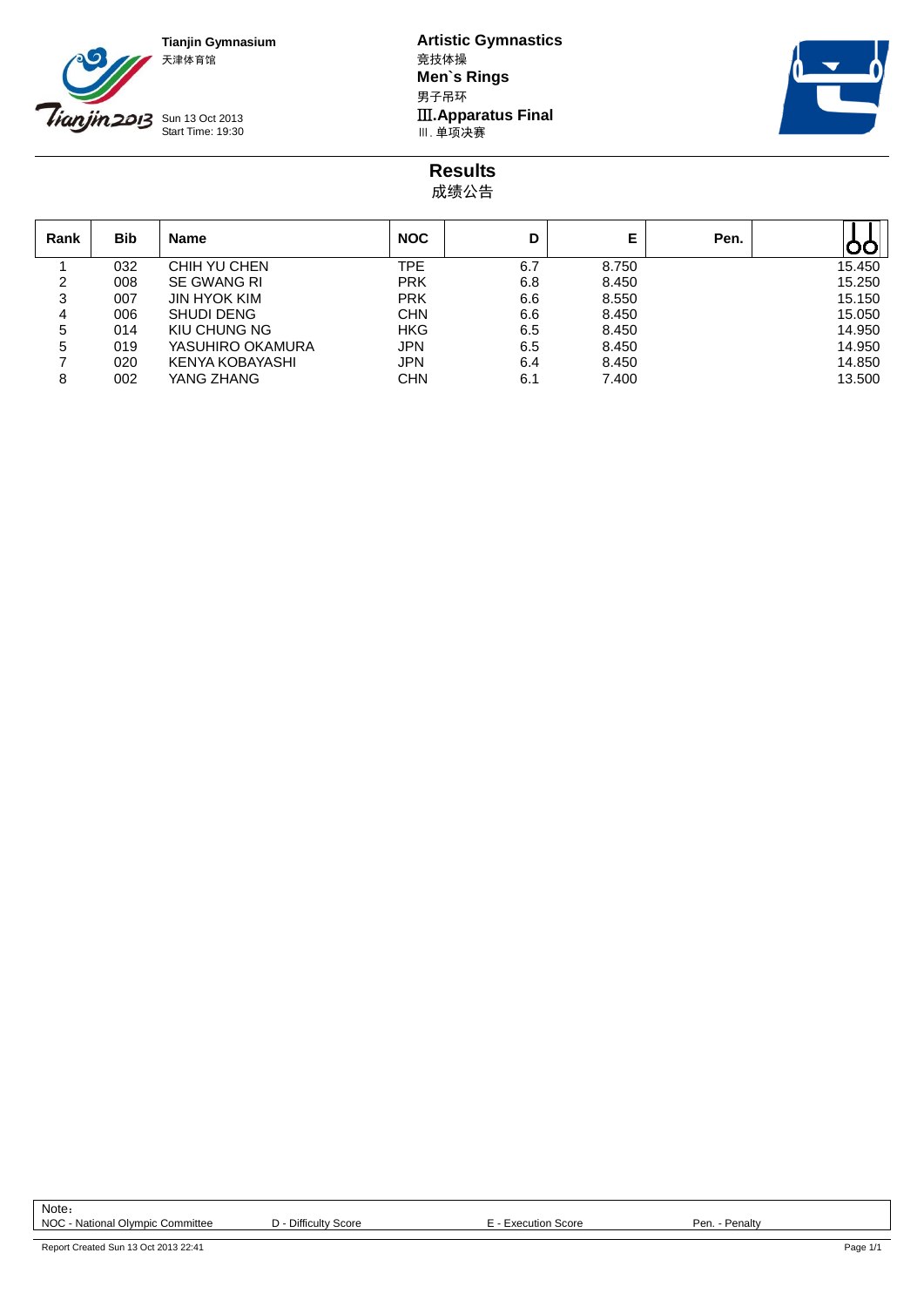



**Tianjin Gymnasium Artistic Gymnastics Men`s Vault** 男子跳马 **III. Apparatus Final**<br>III. 单项决赛



## **Results** 成绩公告

| Rank           | Bib | Name                 | <b>NOC</b> | D   | E     | Pen. | Score  |        |
|----------------|-----|----------------------|------------|-----|-------|------|--------|--------|
| $\overline{ }$ | 001 | XI HUANG             | <b>CHN</b> | 6.0 | 9.000 |      | 15.000 | 14.875 |
|                |     |                      |            | 5.6 | 9.150 |      | 14.750 |        |
| $\overline{2}$ | 015 | YUSUKE SAITO         | <b>JPN</b> | 6.0 | 9.050 |      | 15.050 | 14.800 |
|                |     |                      |            | 6.0 | 8.650 | 0.1  | 14.550 |        |
| 3              | 008 | SE GWANG RI          | <b>PRK</b> | 6.0 | 8.200 |      | 14.200 | 14.750 |
|                |     |                      |            | 6.4 | 8.900 |      | 15.300 |        |
| 4              | 013 | WAI HUNG SHEK        | <b>HKG</b> | 6.0 | 7.950 |      | 13.950 | 14.000 |
|                |     |                      |            | 5.6 | 8.550 | 0.1  | 14.050 |        |
| 5              | 028 | ERDENEBOLD GANBAT    | <b>MGL</b> | 5.6 | 8.000 |      | 13.600 | 13.950 |
|                |     |                      |            | 5.6 | 8.700 |      | 14.300 |        |
| 5              | 034 | <b>MAO HUA CHIU</b>  | <b>TPE</b> | 5.6 | 8.550 |      | 14.150 | 13.950 |
|                |     |                      |            | 5.2 | 8.550 |      | 13.750 |        |
| 7              | 014 | KIU CHUNG NG         | <b>HKG</b> | 5.6 | 7.950 |      | 13.550 | 13.775 |
|                |     |                      |            | 5.2 | 8.800 |      | 14.000 |        |
| 8              | 027 | ARIUNBULAG MUNKHTSOG | <b>MGL</b> | 4.4 | 9.000 |      | 13.400 | 13.050 |
|                |     |                      |            | 3.6 | 9.100 |      | 12.700 |        |

Report Created Mon 14 Oct 2013 20:22 Page 1/1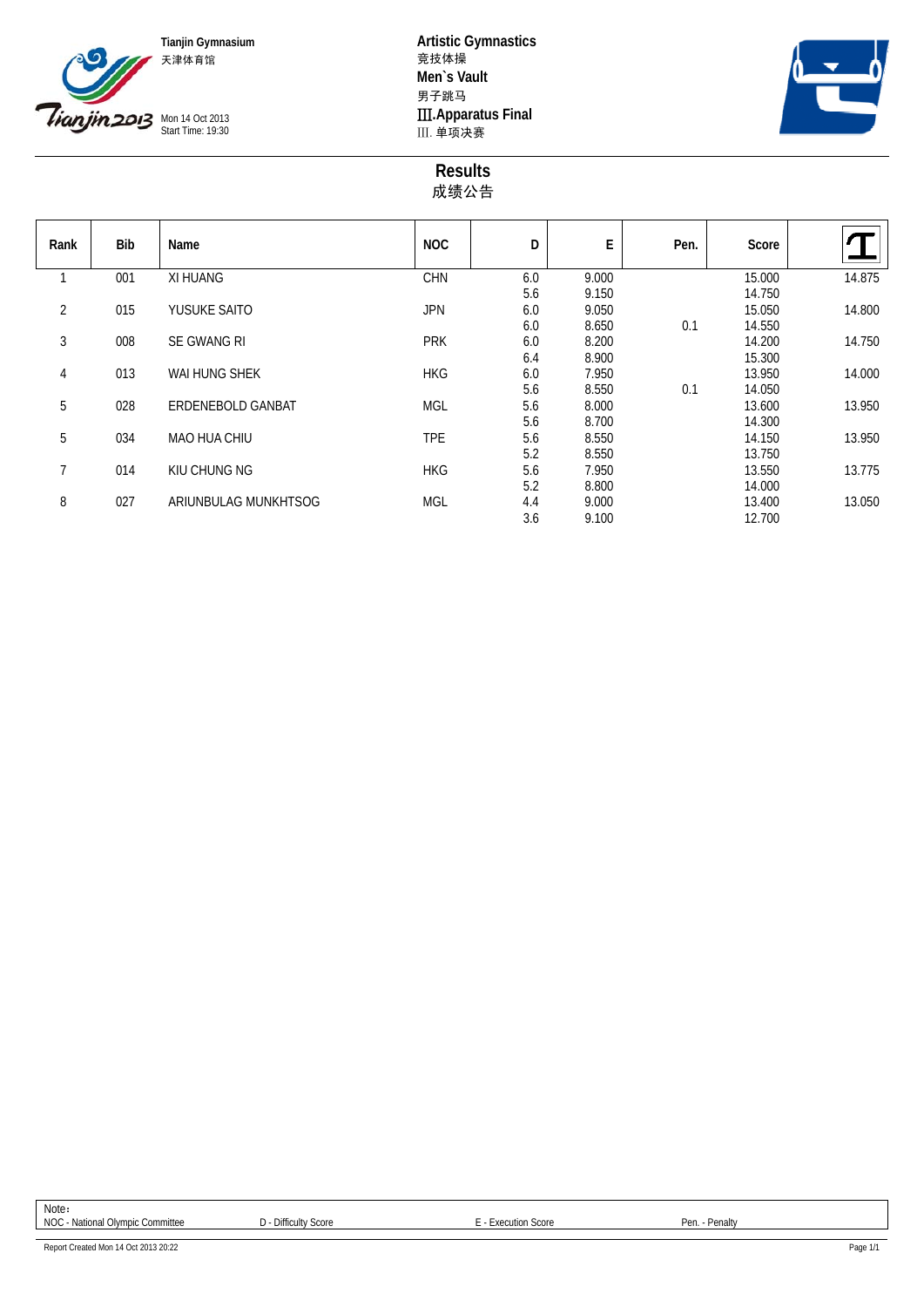

**Tianjin Gymnasium Artistic Gymnastics Men`s Parallel Bars** 男子双杠 **III. Apparatus Final**<br>III. 单项决赛



**Results** 成绩公告

| Rank | Bib | Name                | <b>NOC</b> |     | E     | Pen. |        |
|------|-----|---------------------|------------|-----|-------|------|--------|
|      | 003 | RONGBING LIU        | CHN        | 6.7 | 9.000 |      | 15.700 |
|      | 006 | <b>SHUDI DENG</b>   | CHN        | 6.8 | 8.850 |      | 15.650 |
|      | 007 | JIN HYOK KIM        | <b>PRK</b> | 6.8 | 8.800 |      | 15.600 |
|      | 015 | YUSUKE SAITO        | JPN        | 6.4 | 8.750 |      | 15.150 |
|      | 016 | YUSUKE TANAKA       | <b>JPN</b> | 6.4 | 8.750 |      | 15.150 |
|      | 022 | <b>SOOMYUN KIM</b>  | <b>KOR</b> | 6.1 | 8.400 |      | 14.500 |
|      | 024 | <b>JINSEONG YUN</b> | <b>KOR</b> | 6.2 | 7.750 |      | 13.950 |
| 8    | 034 | <b>MAO HUA CHIU</b> | TPE        | 5.2 | 7.300 |      | 12.500 |

Note: NOC - National Olympic Committee  $D$  - Difficulty Score E - Execution Score Pen. - Penalty

Report Created Mon 14 Oct 2013 21:29 Page 1/1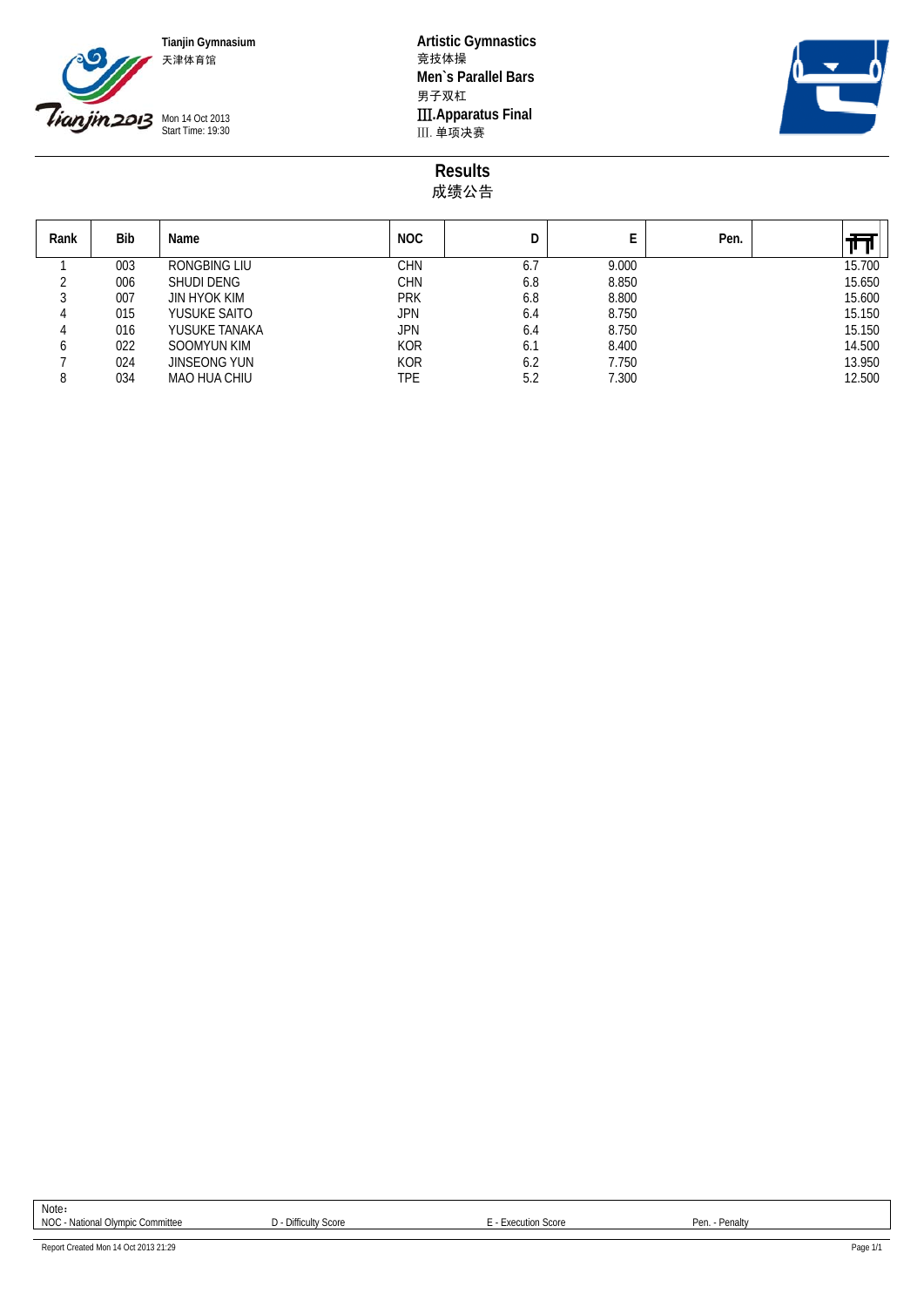

**Tianjin Gymnasium Artistic Gymnastics Men`s Horizontal Bar** 男子单杠 **III. Apparatus Final**<br>III. 单项决赛



**Results** 成绩公告

| Rank | <b>Bib</b> | Name                | <b>NOC</b> | D   | E     | Pen. |        |
|------|------------|---------------------|------------|-----|-------|------|--------|
|      | 016        | YUSUKE TANAKA       | JPN        | 6.9 | 8.900 |      | 15.800 |
|      | 003        | RONGBING LIU        | CHN        | 6.9 | 8.650 |      | 15.550 |
|      | 006        | <b>SHUDI DENG</b>   | CHN        | 6.8 | 8.650 |      | 15.450 |
|      | 015        | YUSUKE SAITO        | JPN        | 7.0 | 8.300 |      | 15.300 |
|      | 022        | SOOMYUN KIM         | <b>KOR</b> | 6.7 | 8.550 |      | 15.250 |
|      | 011        | KWANG CHUN KIM      | <b>PRK</b> | 6.3 | 8.600 |      | 14.900 |
|      | 012        | WON CHOL RA         | <b>PRK</b> | 5.9 | 8.350 |      | 14.250 |
|      | 024        | <b>JINSEONG YUN</b> | <b>KOR</b> | 6.2 | 8.050 |      | 14.250 |

Note: NOC - National Olympic Committee  $D$  - Difficulty Score E - Execution Score Pen. - Penalty

Report Created Mon 14 Oct 2013 22:28 Page 1/1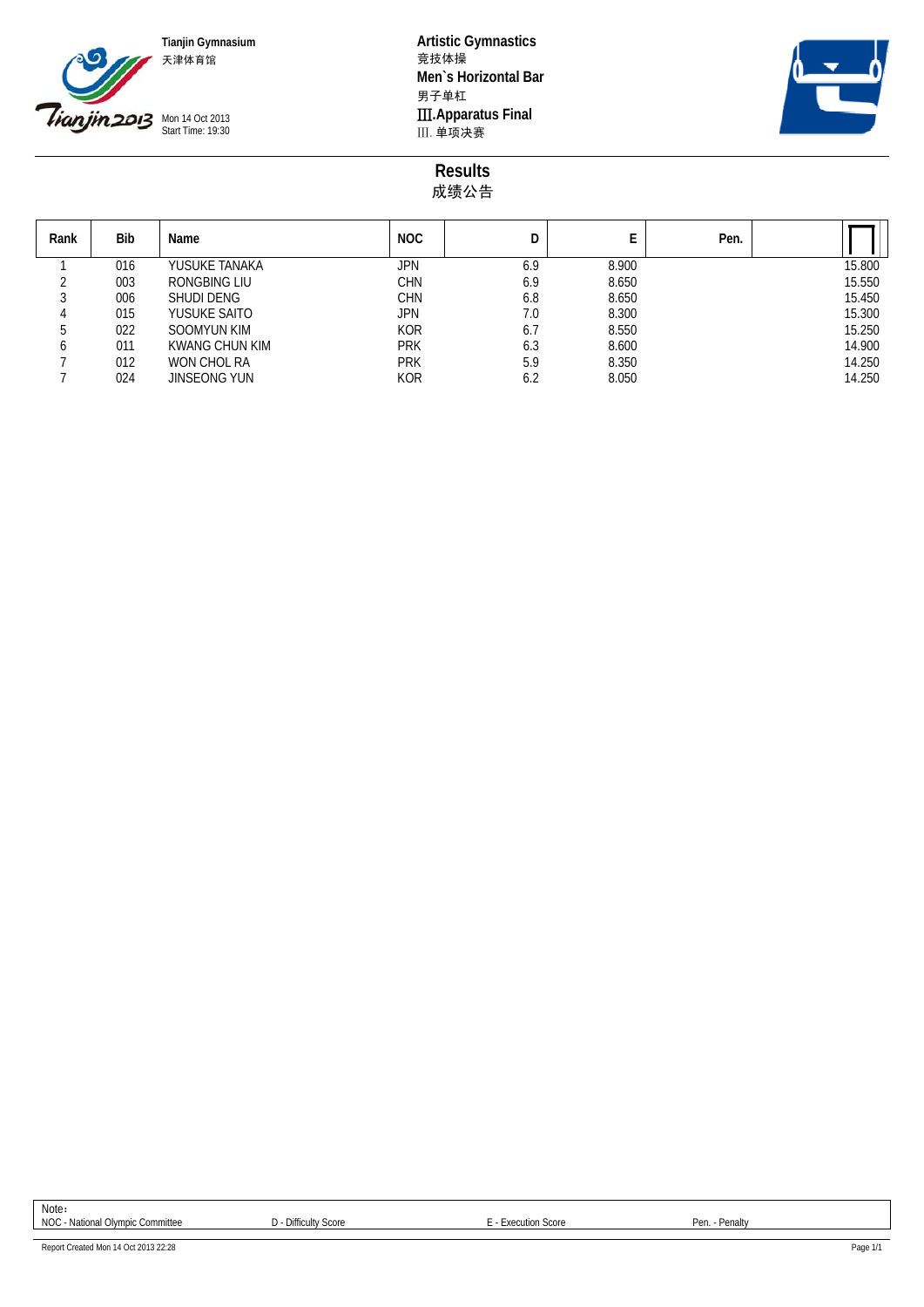



**Tianjin Gymnasium Artistic Gymnastics Women`s Vault** 女子跳马 **III.Apparatus Final**<br>Ⅲ. 单项决赛



**Results** 成绩公告

| Rank | <b>Bib</b> | <b>Name</b>                | <b>NOC</b> | D   | Е     | Pen. | <b>Score</b> |        |
|------|------------|----------------------------|------------|-----|-------|------|--------------|--------|
|      | 111        | UN JONG HONG               | <b>PRK</b> | 6.3 | 8.950 |      | 15.250       | 14.750 |
|      |            |                            |            | 6.4 | 7.850 |      | 14.250       |        |
| 2    | 102        | <b>JIAXIN TAN</b>          | <b>CHN</b> | 5.8 | 8.950 | 0.1  | 14.650       | 14.275 |
|      |            |                            |            | 5.2 | 8.700 |      | 13.900       |        |
| 3    | 112        | UN HA RI                   | <b>PRK</b> | 5.8 | 8.800 |      | 14.600       | 14.075 |
|      |            |                            |            | 5.2 | 8.650 | 0.3  | 13.550       |        |
| 4    | 106        | <b>TONG JIANG</b>          | <b>CHN</b> | 5.0 | 8.850 |      | 13.850       | 13.675 |
|      |            |                            |            | 4.8 | 8.700 |      | 13.500       |        |
| 5    | 114        | SAKURA YUMOTO              | <b>JPN</b> | 5.0 | 8.850 |      | 13.850       | 13.625 |
|      |            |                            |            | 4.6 | 8.800 |      | 13.400       |        |
| 6    | 113        | <b>HIU YING ANGEL WONG</b> | <b>HKG</b> | 5.2 | 8.550 | 0.1  | 13.650       | 13.425 |
|      |            |                            |            | 4.6 | 8.600 |      | 13.200       |        |
| 7    | 129        | <b>HSIU JU CHUANG</b>      | <b>TPE</b> | 4.4 | 7.900 |      | 12.300       | 12.425 |
|      |            |                            |            | 4.0 | 8.550 |      | 12.550       |        |
| 8    | 131        | <b>SHU YUN CHUANG</b>      | <b>TPE</b> | 4.4 | 7.650 |      | 12.050       | 12.250 |
|      |            |                            |            | 4.0 | 8.450 |      | 12.450       |        |

Report Created Sun 13 Oct 2013 21:33 Page 1/1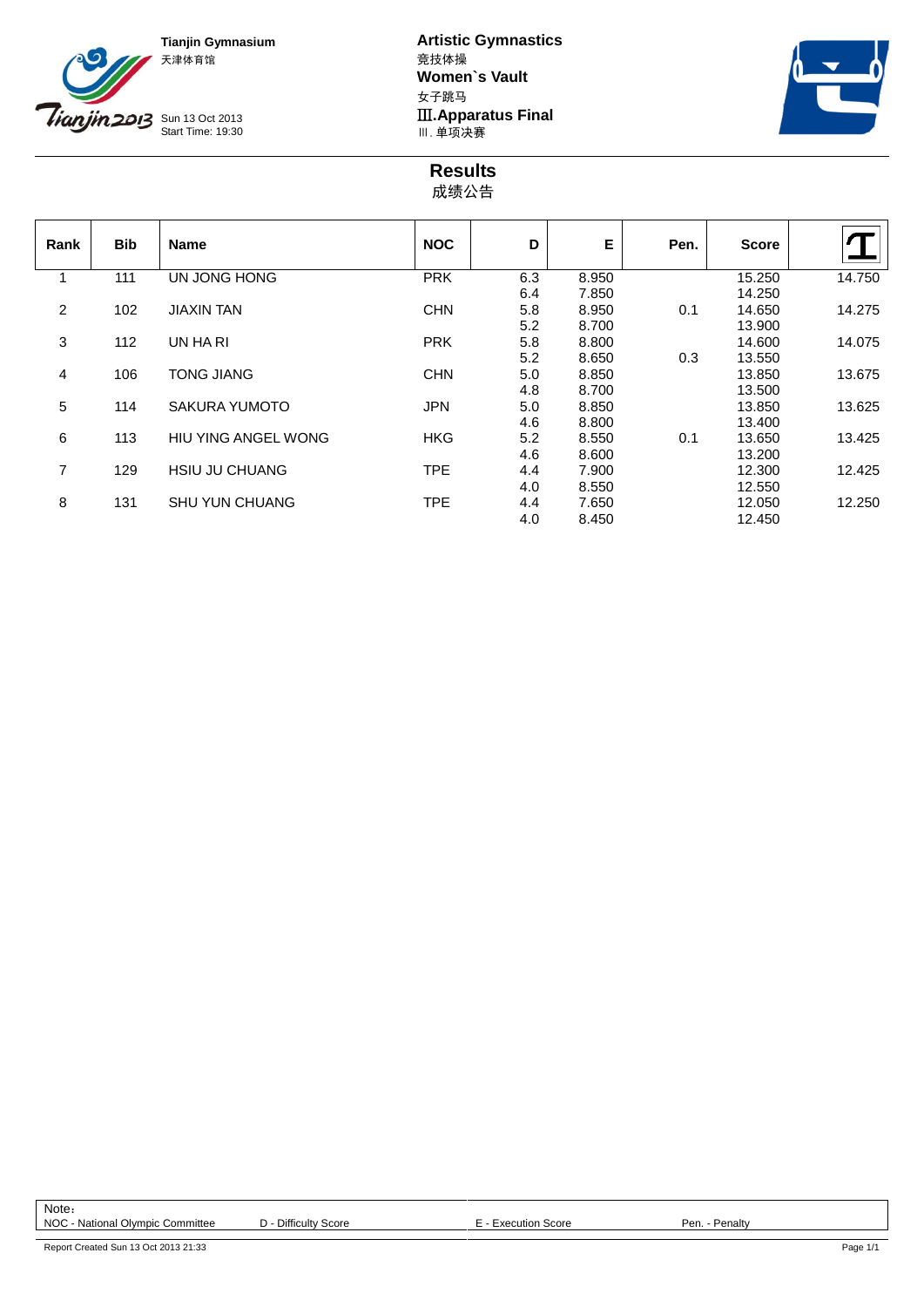

**Tianjin Gymnasium Artistic Gymnastics Women`s Uneven Bars** 女子高低杠 **III.Apparatus Final**<br>Ⅲ. 单项决赛



**Results** 成绩公告

| Rank | <b>Bib</b> | <b>Name</b>       | <b>NOC</b> | D   | Е     | Pen. |        |
|------|------------|-------------------|------------|-----|-------|------|--------|
|      | 102        | <b>JIAXIN TAN</b> | CHN        | 6.2 | 8.550 |      | 14.750 |
| 2    | 125        | <b>SEONMI HEO</b> | <b>KOR</b> | 5.8 | 8.350 |      | 14.150 |
| 3    | 110        | YONG MI KANG      | <b>PRK</b> | 6.1 | 7.950 |      | 14.050 |
| 4    | 109        | <b>POM KIM</b>    | <b>PRK</b> | 5.8 | 8.050 |      | 13.850 |
| 5    | 101        | <b>SIXIN TAN</b>  | <b>CHN</b> | 6.0 | 7.550 |      | 13.550 |
| 6    | 115        | CHINAMI OTAKI     | <b>JPN</b> | 5.3 | 7.250 |      | 12.550 |
|      | 119        | YUKO SHINTAKE     | <b>JPN</b> | 5.6 | 6.900 |      | 12.500 |
| 8    | 120        | <b>JURAN KIM</b>  | <b>KOR</b> | 5.7 | 5.300 |      | 11.000 |

Note: NOC - National Olympic Committee  $D$  - Difficulty Score E - Execution Score Pen. - Penalty

Report Created Sun 13 Oct 2013 22:39 Page 1/1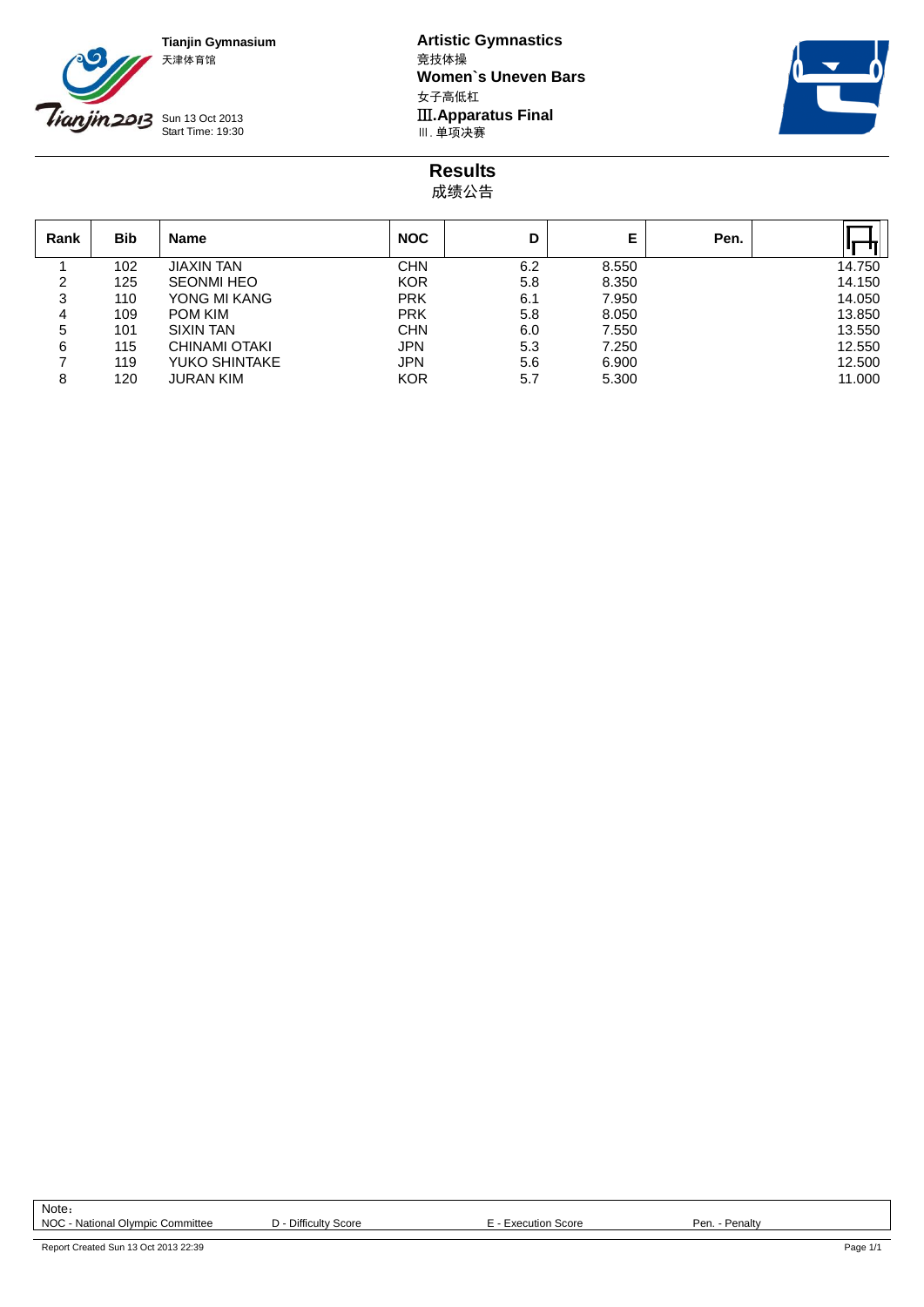

**Tianjin Gymnasium Artistic Gymnastics Women`s Balance Beam** 女子平衡木 **III. Apparatus Final**<br>III. 单项决赛



**Results** 成绩公告

| Rank | Bib | Name                  | <b>NOC</b> | D   |       | Pen. |        |
|------|-----|-----------------------|------------|-----|-------|------|--------|
|      | 101 | <b>SIXIN TAN</b>      | <b>CHN</b> | 6.3 | 8.700 |      | 15.000 |
|      | 103 | YELINZI ZHANG         | <b>CHN</b> | 6.2 | 7.450 |      | 13.650 |
|      | 119 | YUKO SHINTAKE         | JPN        | 5.3 | 8.350 |      | 13.650 |
|      | 116 | WAKANA INOUE          | <b>JPN</b> | 5.3 | 8.300 |      | 13.600 |
|      | 108 | UN HYANG KIM          | <b>PRK</b> | 5.8 | 7.450 |      | 13.250 |
|      | 125 | <b>SEONMI HEO</b>     | <b>KOR</b> | 5.4 | 7.450 |      | 12.850 |
|      | 111 | UN JONG HONG          | <b>PRK</b> | 5.4 | 7.100 |      | 12.500 |
|      | 131 | <b>SHU YUN CHUANG</b> | TPE        | 4.0 | 8.350 |      | 12.350 |

Note: NOC - National Olympic Committee **D** - Difficulty Score **E** - Execution Score **E** - Execution Score Pen. - Penalty

Report Created Mon 14 Oct 2013 20:26 Page 1/1